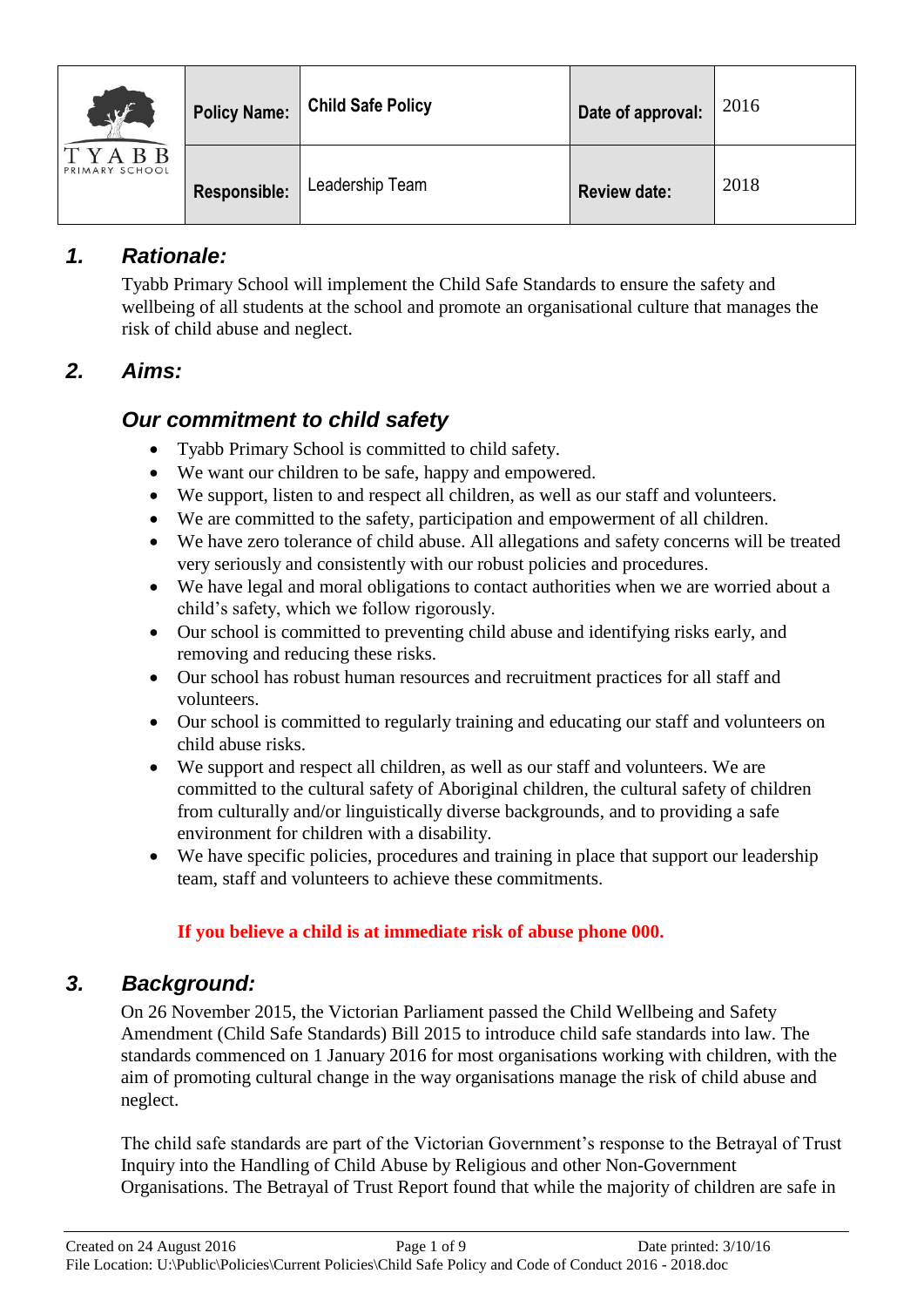organisations and in the community, more work could be done to strengthen existing approaches to child safety.

The child safe standards aim to drive cultural change in organisations that provide services for children so that protecting children from abuse is embedded in everyday thinking and practice.

## *4. Implementation:*

# *4.1* **The Child Safe Standards**

**To create and maintain a child safe organisation, an entity to which the standards apply must have:**

**Standard 1:** Strategies to embed an organisational culture of child safety, including through effective leadership arrangements.

**Standard 2**: A child safe policy or statement of commitment to child safety.

**Standard 3:** A code of conduct that establishes clear expectations for appropriate behaviour with children. (See Appendix 2)

**Standard 4:** Screening, supervision, training and other human resources practices that reduce the risk of child abuse by new and existing personnel. (See VIT and Working with Children Policies)

**Standard 5:** Processes for responding to and reporting suspected child abuse.

(DET Mandatory Reporting policy which can be found at [http://www.education.vic.gov.au/school/principals/spag/safety/Pages/childprotection.aspx\)](http://www.education.vic.gov.au/school/principals/spag/safety/Pages/childprotection.aspx)

**Standard 6:** Strategies to identify and reduce or remove risks of child abuse. (Appendix 3)

**Standard 7:** Strategies to promote the participation and empowerment of children. (See Student Engagement and Wellbeing Policy)

Ministerial Order No. 870, which operationalises the Child Safe Standards in all Victorian schools, comes into operation on 1 August 2016. See: **Ministerial Order 870** 

# *4.2* **Our children**

This policy is intended to empower children who are vital and active participants in our school. We involve them when making decisions, especially about matters that directly affect them. We listen to their views and respect what they have to say.

We promote diversity and tolerance in our school, and people from all walks of life and cultural backgrounds are welcome. In particular we:

- promote the cultural safety, participation and empowerment of Aboriginal children,
- promote the cultural safety, participation and empowerment of children from culturally and/or linguistically diverse backgrounds,
- Ensure that children with a disability are safe and can participate equally.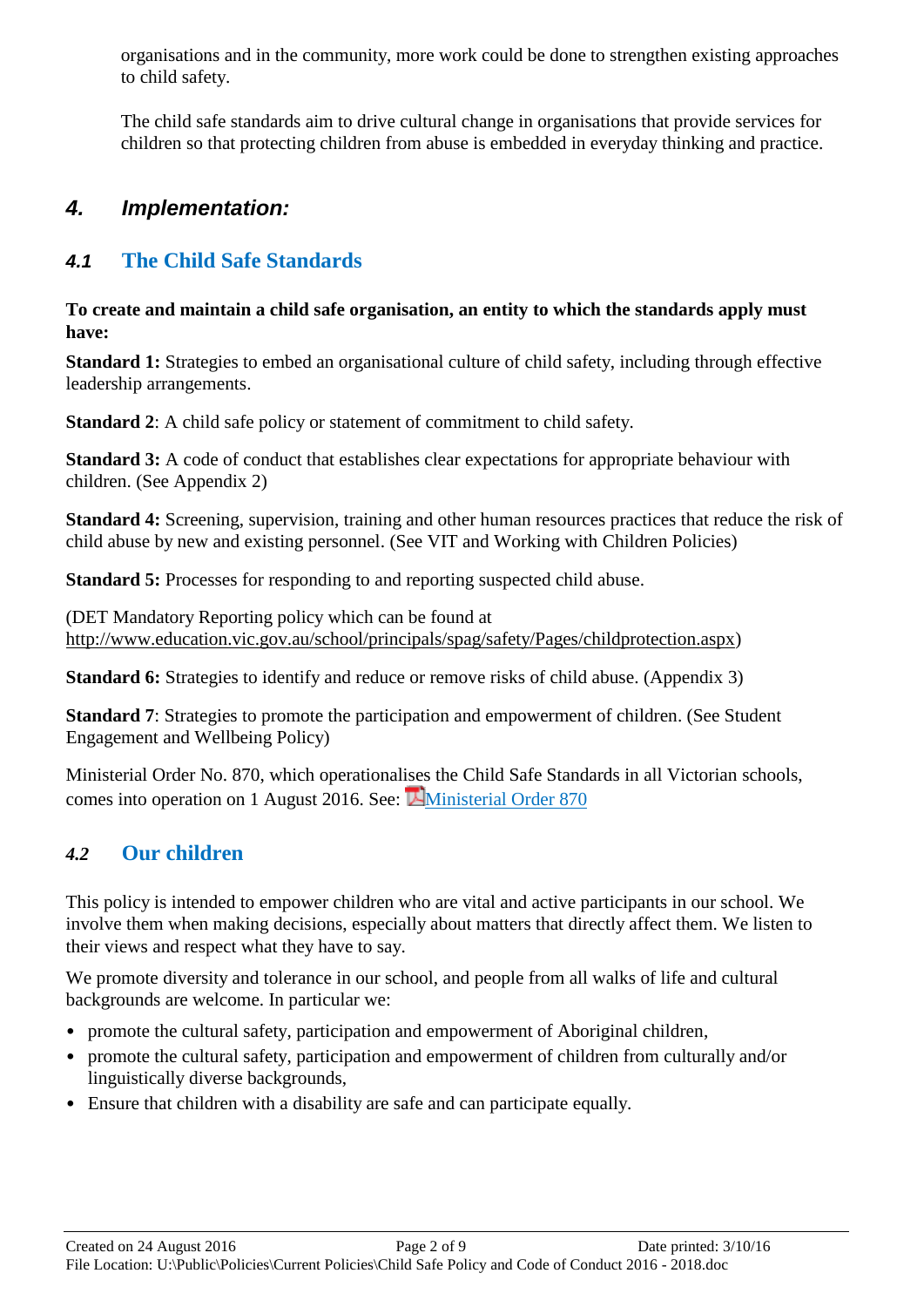## *4.3* **Our staff and volunteers**

This policy guides our staff and volunteers on how to behave with children in our school.

All of our staff and volunteers must agree to abide by our code of conduct which specifies the standards of conduct required when working with children. All staff and volunteers, as well as children and their families, are given the opportunity to contribute to the development of the code of conduct.

## *4.4* **Training and supervision**

Training and education is important to ensure that everyone in our school understands that child safety is everyone's responsibility.

Our school culture aims for all staff and volunteers (in addition to parents/carers and children) to feel confident and comfortable in discussing any allegations of child abuse or child safety concerns. We train our staff to identify, assess, and minimise risks of child abuse and to detect potential signs of child abuse.

We also support our staff and volunteers through ongoing supervision to: develop their skills to protect children from abuse; and promote the cultural safety of Aboriginal children, the cultural safety of children from linguistically and/or diverse backgrounds, and the safety of children with a disability.

New employees and volunteers will be supervised regularly to ensure they understand our school's commitment to child safety and that everyone has a role to play in protecting children from abuse, as well as checking that their behaviour towards children is safe and appropriate (please refer to this school's code of conduct to understand appropriate behaviour further). Any inappropriate behaviour will be reported through appropriate channels, including the Department of Health and Human Services and Victoria Police, depending on the severity and urgency of the matter.

## *4.5* **Recruitment**

We take all reasonable steps to employ skilled people to work with children. We develop selection criteria and advertisements which clearly demonstrate our commitment to child safety and an awareness of our social and legislative responsibilities. Our school understands that when recruiting staff and volunteers we have ethical as well as legislative obligations.

All people engaged in child-related work, including volunteers, are required to hold a Working with Children Check and to provide evidence of this check. Please see the [Working with Children Check](http://www.workingwithchildren.vic.gov.au/) website <www.workingwithchildren.vic.gov.au> for further information

We carry out reference checks and police record checks to ensure that we are recruiting the right people. Police record checks are used only for the purposes of recruitment. If during the recruitment process a person's records indicate a criminal history then the person will be given the opportunity to provide further information and context.

## *4.6* **Fair procedures for personnel**

The safety and wellbeing of children is our primary concern. We are also fair and just to personnel. The decisions we make when recruiting, assessing incidents, and undertaking disciplinary action will always be thorough, transparent, and based on evidence.

We record all allegations of abuse and safety concerns using our incident reporting form, including investigation updates. All records are securely stored.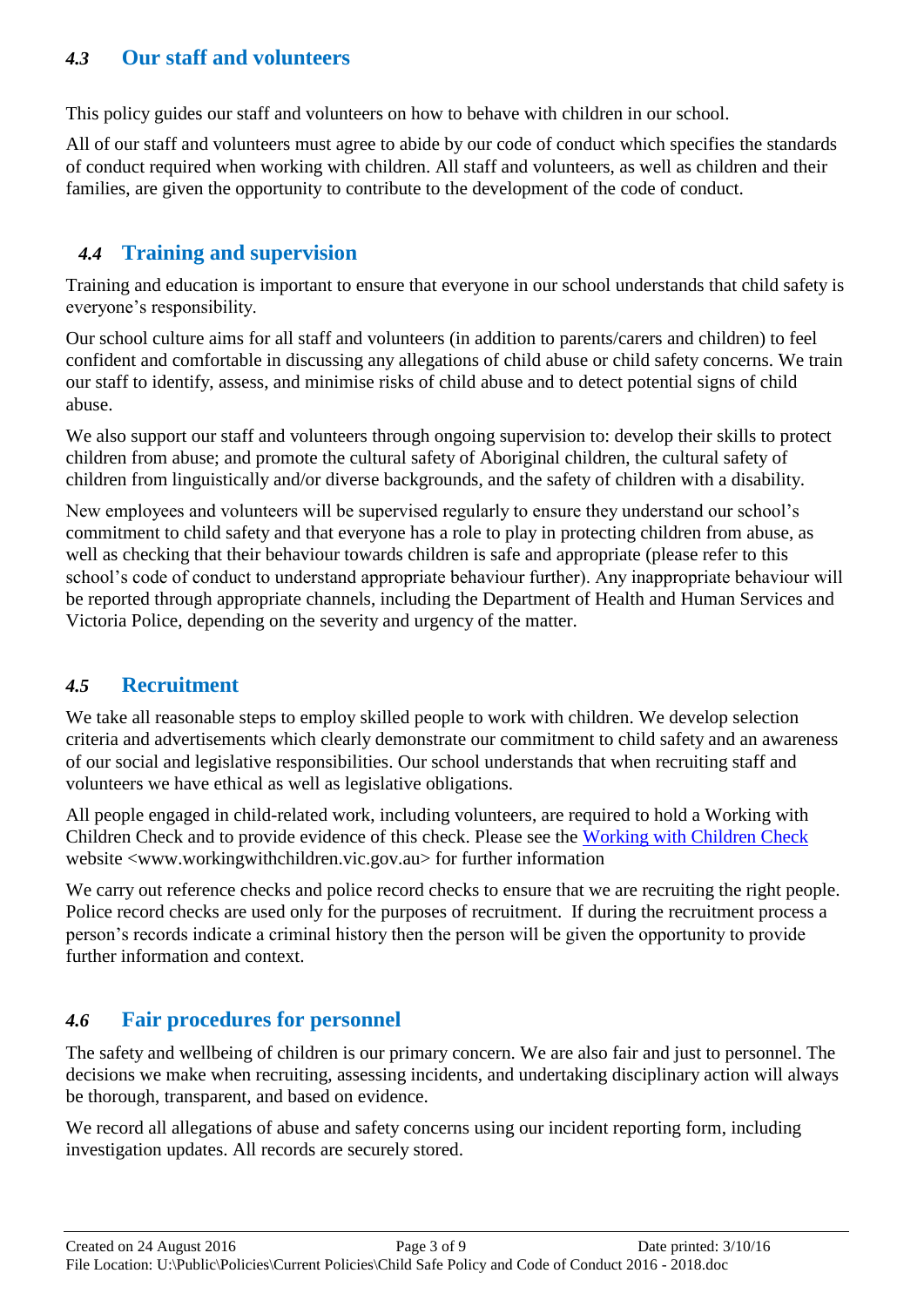## *4.7* **Privacy**

All personal information considered or recorded will respect the privacy of the individuals involved, whether they be staff, volunteers, parents or children, unless there is a risk to someone's safety. We have safeguards and practices in place to ensure any personal information is protected. Everyone is entitled to know how this information is recorded, what will be done with it, and who will have access to it.

## *4.8* **Legislative responsibilities**

Our school takes our legal responsibilities seriously, including:

- All Victorian Teachers have a legal responsibility to report incidents where children's safety is at risk. Victorian Government School employees are expected to follow the DET Mandatory Reporting policy which can be found at <http://www.education.vic.gov.au/school/principals/spag/safety/Pages/childprotection.aspx>
- **Failure to disclose:** Reporting child sexual abuse is a community-wide responsibility. All adults in Victoria who have a reasonable belief that an adult has committed a sexual offence against a child under 16 have an obligation to report that information to the police.
- **Failure to protect:** People of authority in our school will commit an offence if they know of a substantial risk of child sexual abuse and have the power or responsibility to reduce or remove the risk, but negligently fail to do so.
- Any personnel who are **mandatory reporters** must comply with their duties.

## *4.9* **Risk management**

In Victoria, schools are required to protect children when a risk is identified (see information about failure to protect above). In addition to general occupational health and safety risks, we proactively manage risks of abuse to our children.

We have risk management strategies in place to identify, assess, and take steps to minimise child abuse risks, which include risks posed by physical environments (for example, any doors that can lock), and online environments (for example, no staff or volunteer is to have contact with a child in school via social media).

## *4.10* **Allegations, concerns and complaints**

Our school takes all allegations seriously and has practices in place to investigate thoroughly and quickly. Our staff and volunteers are trained to deal appropriately with allegations.

We work to ensure all children, families, staff and volunteers know what to do and who to tell if they observe abuse or are a victim, and if they notice inappropriate behaviour.

We all have a responsibility to report an allegation of abuse if we have a reasonable belief that an incident took place.

If an adult has a **reasonable belief** that an incident has occurred then they must report the incident. Factors contributing to reasonable belief may be:

- a child states they or someone they know has been abused (noting that sometimes the child may in fact be referring to themselves),
- behaviour consistent with that of an abuse victim is observed,
- someone else has raised a suspicion of abuse but is unwilling to report it,
- Observing suspicious behaviour.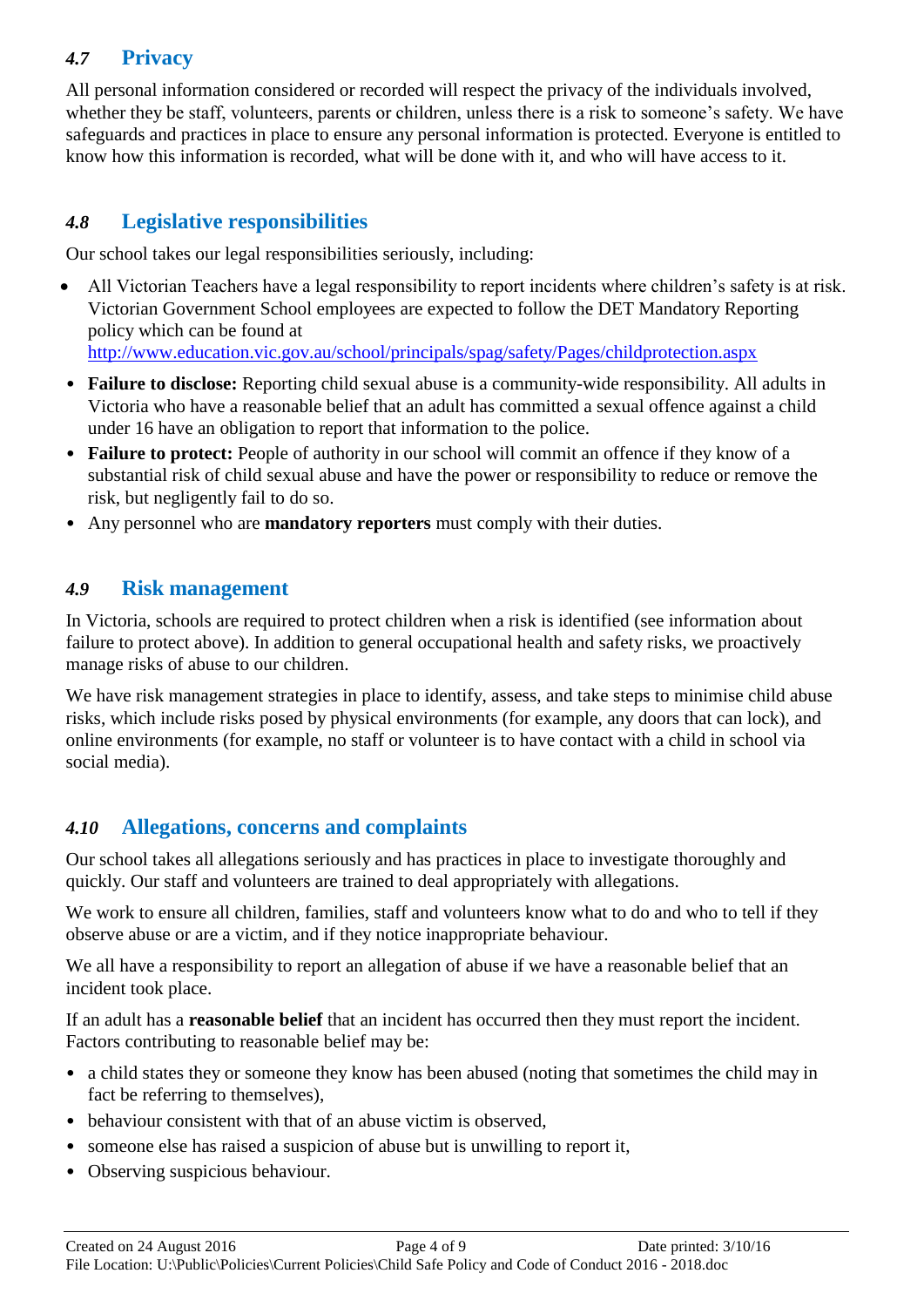## *5. Evaluation:*

A review of the Child Safe Policy will be undertaken as a part of the school's review cycle every two years and reviewed following any significant incidents at the school.

## **Appendices**

Appendix 1 - School Child Safe Definitions Appendix 2 - Child Safety Code of Conduct Appendx 3 – Child Safety Risk Management Program

#### **References**

**<http://www.education.vic.gov.au/about/programs/health/protect/Pages/childsafestandards.aspx> <http://www.vrqa.vic.gov.au/childsafe/Pages/resources.html>**

This policy was approved by School Council on the 12/9/16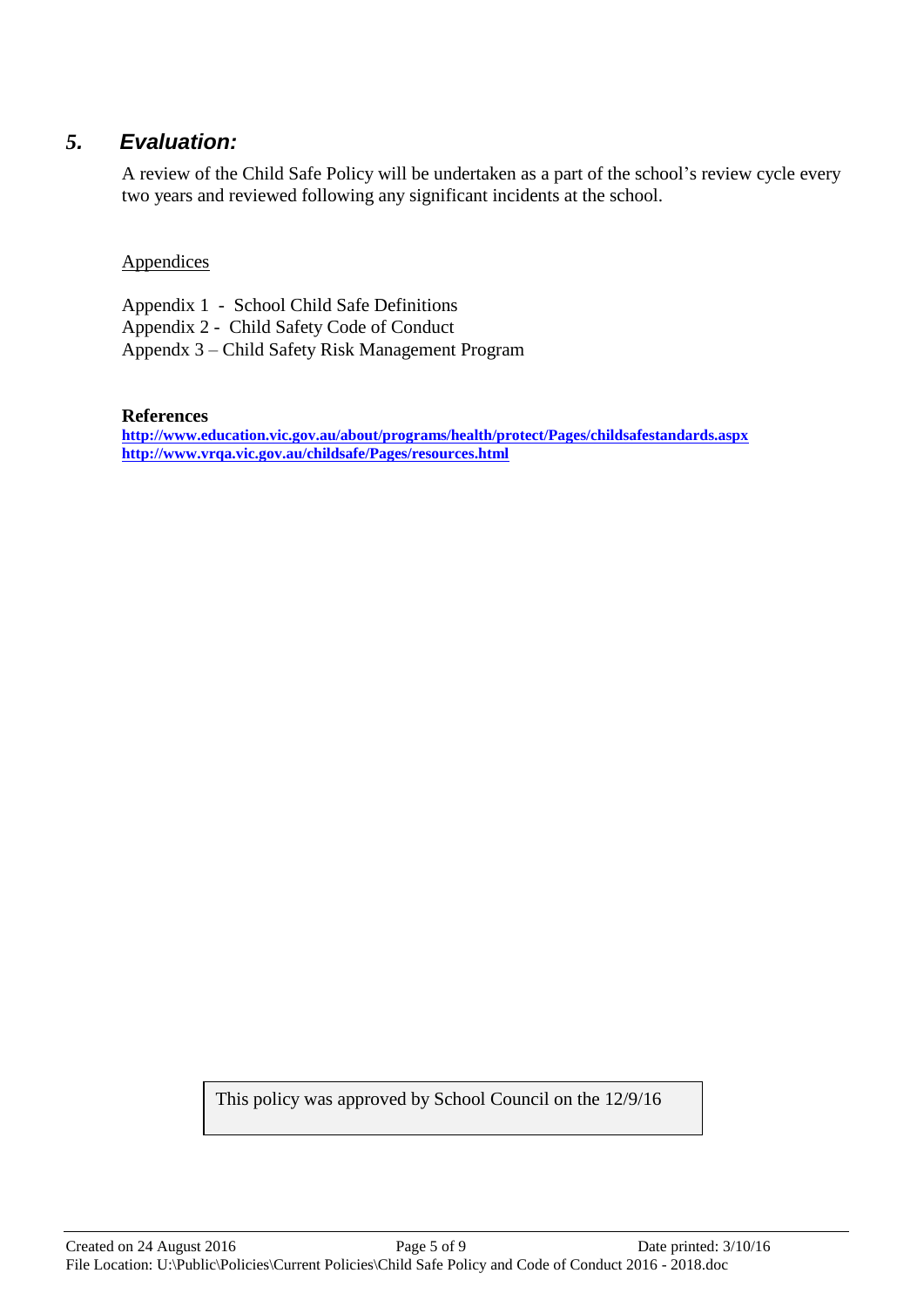## **Tyabb Primary School**

#### Appendix One: **School Child Safe Definitions**

#### **Definitions**

A full list of definitions for Ministerial Order No. 870 is available at [www.vrqa.vic.gov.au/childsafe.](http://www.vrqa.vic.gov.au/childsafe)

#### **Child abuse** includes:

Any act committed against a child involving:

- a sexual offence or
- an offence under section 49B(2) of the *Crimes Act 1958* (grooming)

the infliction, on a child, of:

- physical violence or
- serious emotional or psychological harm serious neglect of a child.

**Child-connected work** means work authorised by the school governing authority and performed by an adult in a school environment while children are present or reasonably expected to be present.

**Child safety** encompasses matters related to protecting all children from child abuse, managing the risk of child abuse, providing support to a child at risk of child abuse, and responding to incidents or allegations of child abuse.

*School environment* means any physical or virtual place made available or authorised by the school governing authority for use by a child during or outside school hours, including:

- a campus of the school
- online school environments (including email and intranet systems)
- other locations provided by the school for a child's use (including, without limitation, locations used for school camps, sporting events, excursions, competitions, and other events).

School staff means: in a government school, an individual working in a school environment who is:

- employed under Part 2.4 of the *Education and Training Reform Act 2006* (ETR Act) in the government teaching service or
- employed under a contract of service by the council of the school under Part 2.3 of the ETR Act or
- a volunteer or a contracted service provider (whether or not a body corporate or any other person is an intermediary).

in a non-government school, an individual working in a school environment who is:

- directly engaged or employed by a school governing authority
- a volunteer or a contracted service provider (whether or not a body corporate or any other person is an intermediary)
- a minister of religion<sup>1</sup>.

#### **School governing** *authority* means:

 $\overline{a}$ 

- The proprietor of a school, including a person authorised to act for or on behalf of the proprietor; or
- The governing body for a school (however described), as authorised by the proprietor of a school or the ETR Act; or
- The principal, *as authorised* by the proprietor of a school, the school governing body, or the ETR Act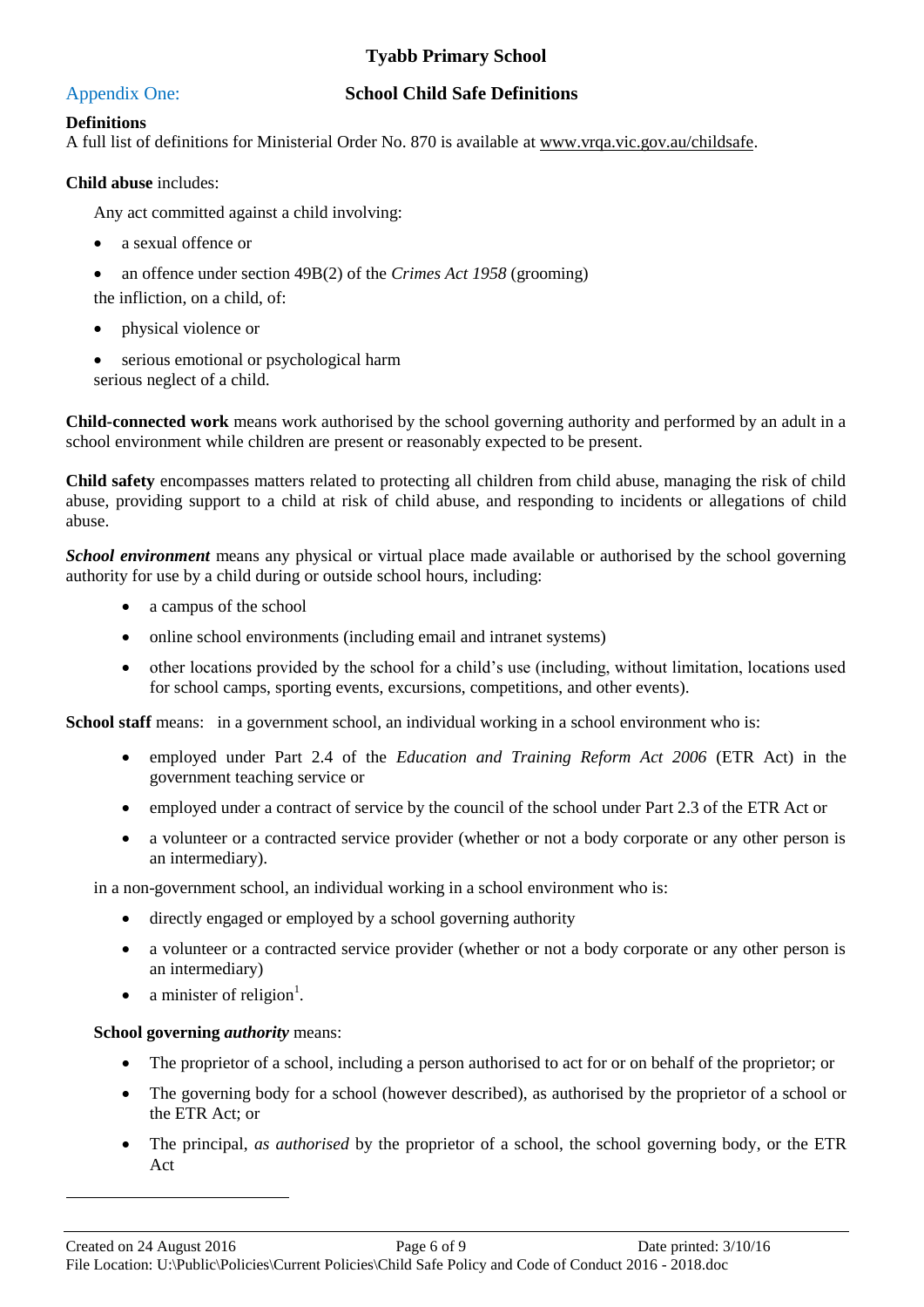## **Tyabb Primary School**

## **Child Safety Code of Conduct**

#### Appendix Two:

**All staff, contractors, volunteers and any other member of the school community involved in child connected work at Tyabb Primary School are required to observe child safe principles and expectations for appropriate behaviour towards and in the company of children, as noted below.**

## **All personnel of Tyabb Primary School are responsible for supporting the safety, participation, wellbeing and empowerment of children by:**

- adhering to our school's child safe policy and upholding our commitment to child safety at all times
- taking all reasonable steps to protect children from abuse
- ensuring relationships take place within boundaries of respect and professionalism
- listening and responding to the views and concerns of children, particularly if they are telling you that they or another child has been abused or are worried about their safety or the safety of another child
- ensuring actions taken are warranted, proportionate, safe and applied equitably
- maintaining appropriate professional boundaries, be vigilant in maintaining their own privacy
- always being prepared to report and explain actions and accept that all physical contact is open to scrutiny
- promoting the cultural safety, participation and empowerment of Aboriginal children (for example, by never questioning an Aboriginal child's self-identification)
- promoting the cultural safety, participation and empowerment of children with culturally and/or linguistically diverse backgrounds (for example, by having a zero tolerance of discrimination)
- promoting the safety, participation and empowerment of children with a disability (for example, during personal care activities)
- ensuring as far as practicable that adults are not left alone with a child
- reporting any allegations of child abuse to the Principal or a member of Leadership and ensure any allegation be reported to the police or child protection
- reporting any child safety concerns to the Principal or Leadership Team
- ensuring as quickly as possible that the child(ren) are safe, if an allegation of child abuse is made
- always encouraging children, where possible to undertake self-care tasks independently
- following our school's guidance on the use of IT equipment, the storage of photos and ensuring that any material shown to children is age appropriate
- understanding and complying with all reporting obligations as they relate to mandatory reporting and reporting under the Crimes Act 1958
- reporting to the Victorian Institute of Teaching any charges, committals for trial or convictions in relation to a sexual office by a registered teacher or certain allegations or concerns about a registered teacher

## **Staff and volunteers must not:**

- ignore or disregard any suspected or disclosed child abuse
- ignore behaviours by other adults towards students when they appear to be overly familiar or inappropriate
- develop any 'special' relationships with children that could be seen as favouritism or amount to grooming behaviour (for example, the offering of gifts or special treatment for specific children)
- exhibit behaviours with children which may be construed as unnecessarily physical (for example inappropriate sitting on laps)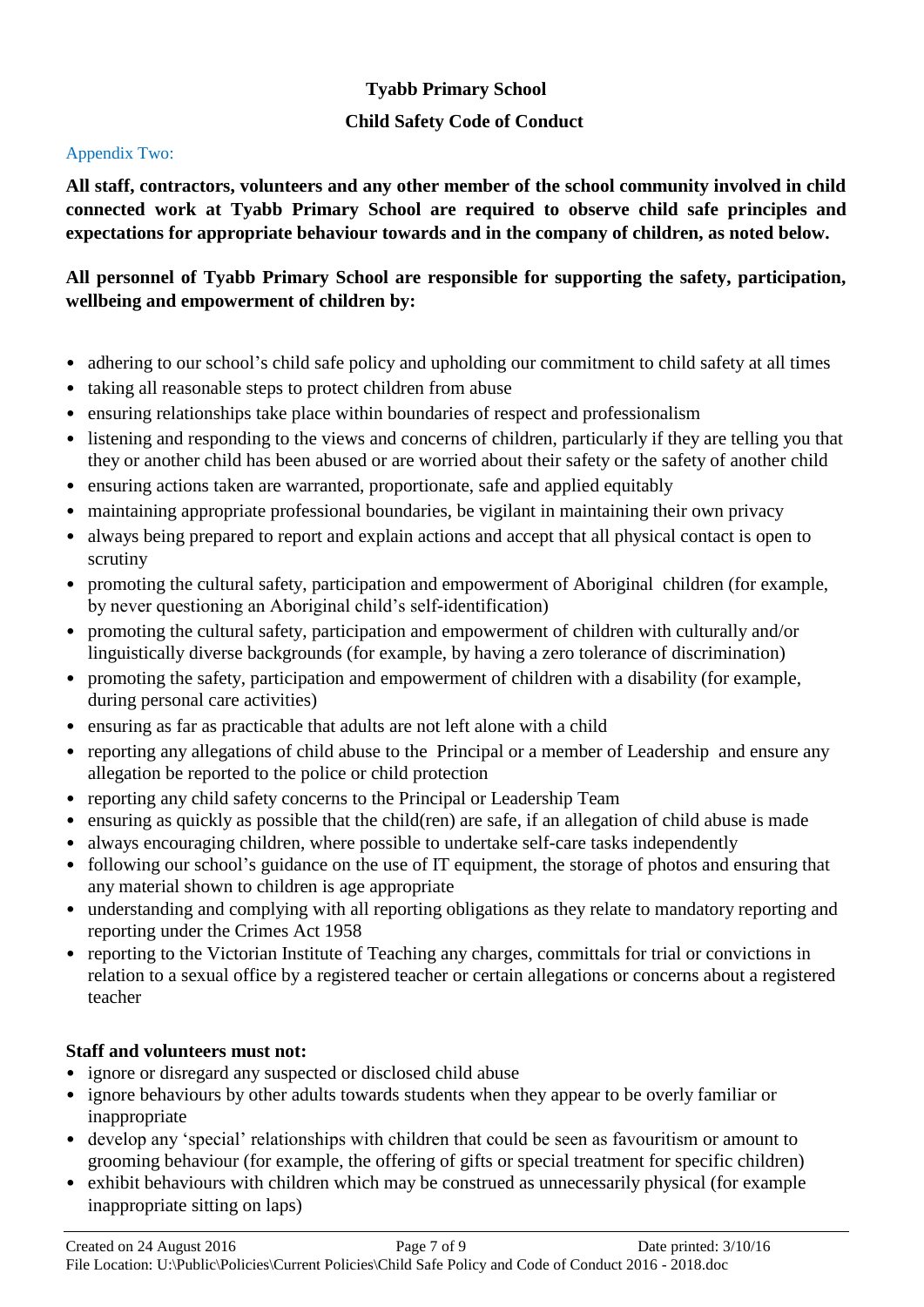- put children at risk of abuse (for example, by locking doors)
- initiate unnecessary physical contact with children or do things of a personal nature that a child can do for themselves, such as toileting or changing clothes
- engage in open discussions of a mature or adult nature in the presence of children (for example, personal social activities)
- use inappropriate language in the presence of children
- store images of children, gathered as a result of their work, on personal equipment
- use their position to intimidate, bully, humiliate, threaten, coerce or undermine children
- express personal views on cultures, race or sexuality in the presence of children
- discriminate against any child, including because of age, gender, race, culture, religion, vulnerability, sexuality, ethnicity or disability
- have any form of communication which could be interpreted as sexually suggestive or provocative or make sexual remarks to, or about a child either verbally, written or electronically
- have one to one contact with a child/student outside of school without parent consent. In the case of professional or voluntary services with a child/student, all **staff must** seek parental consent and the approval of school's leadership prior to their involvement (for example, after hours tutoring, private instrumental/other lessons or sport coaching). Accidental contact, such as seeing people in the street, is appropriate
- communicate directly with a student through personal or private contact channels (including by social media, email, instant messaging, texting etc) except where the communication is related to school work eg Edmodo
- use any personal communication channels/device such as a personal email account to communicate with a student
- exchange personal contact details such as phone number, social networking sites or email addresses with a student
- photograph or video a child without the consent of the parent or guardians
- work with children whilst under the influence of alcohol or illegal drugs
- consume alcohol or illegal drugs at school or at school events in the presence of children

If you believe a child is at immediate risk of abuse phone 000.